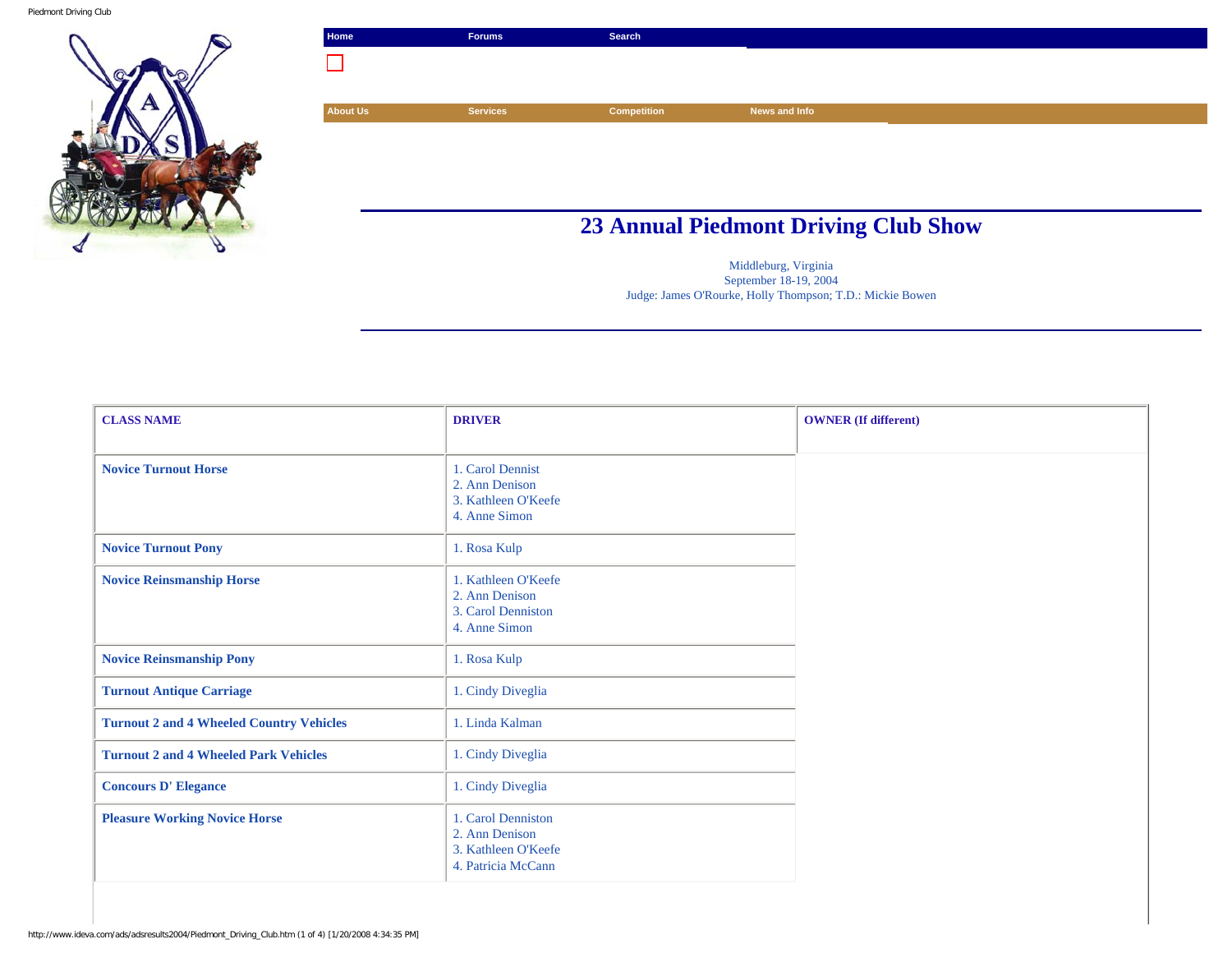| <b>Pleasure Working Novice Pony</b>       | 1. Rosa Kulp<br>2. Lori Benton<br>3. Kathleen Malone                                           |
|-------------------------------------------|------------------------------------------------------------------------------------------------|
| <b>Pleasure Working Ladies To Drive</b>   | 1. Cindy Diveglia<br>2. Ann Denison<br>3. Patricia McCann                                      |
| <b>PDC Pleasure Working</b>               | 1. Ann Denison<br>2. Linda Kalman<br>3. Bill Allen<br>4. Patricia McCann<br>5. Kathleen Malone |
| <b>Reinsmanship Open Single Horse</b>     | 1. Cindy Diveglia<br>2. Bill Allen<br>3. Linda Kalman<br>4. Deborah Spalding                   |
| <b>Reinsmanship Open Single Pony</b>      | 1. Patricia Carlson<br>2. Sam Davis<br>3. Lori Benton                                          |
| <b>Reinsmanship Open Multiples</b>        | 1. Lori Benton                                                                                 |
| <b>Ride and Drive</b>                     | 1. Kathleen O'Keefe<br>2. Ann Denison<br>3. Cindy Diveglia<br>4. Sam Davis                     |
| <b>Gambler's Choice Open Single Horse</b> | 1. Cindy Diveglia<br>2. Linda Kalman<br>3. Bill Allen                                          |
| <b>Gambler's Choice Open Single Pony</b>  | 1. Sam Davis<br>2. Lori Benton<br>3. Patricia Carlson                                          |
| <b>Gambler's Choice Open Multiples</b>    | 1. Lori Benton                                                                                 |
| <b>Pleasure Working Ladies To Drive</b>   | 1. Cindy Diveglia<br>2. Ann Denison<br>3. Patricia McCann                                      |
| <b>PDC Pleasure Working</b>               | 1. Ann Denison<br>2. Linda Kalman<br>3. Bill Allen<br>4. Patricia McCann<br>5. Kathleen Malone |
| <b>Reinsmanship Open Single Horse</b>     | 1. Cindy Diveglia<br>2. Bill Allen<br>3. Linda Kalman<br>4. Deborah Spalding                   |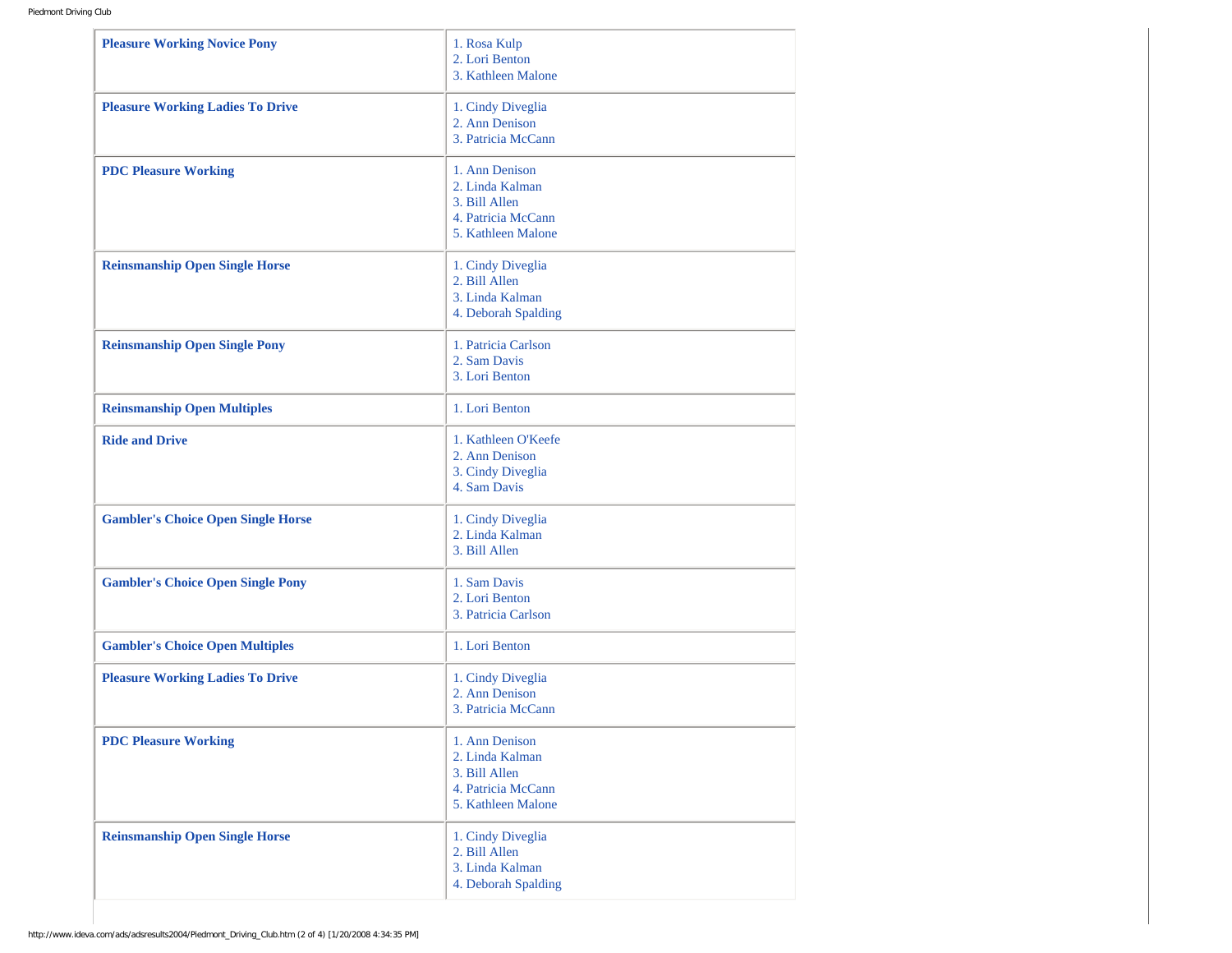| <b>Reinsmanship Open Single Pony</b>         | 1. Patricia Carlson<br>2. Sam Davis<br>3. Lori Benton                                            |
|----------------------------------------------|--------------------------------------------------------------------------------------------------|
| <b>Reinsmanship Open Multiples</b>           | 1. Lori Benton                                                                                   |
| <b>Ride and Drive</b>                        | 1. Kathleen O'Keefe<br>2. Ann Denison<br>3. Cindy Diveglia<br>4. Sam Davis                       |
| <b>Gambler's Choice Open Single Horse</b>    | 1. Cindy Diveglia<br>2. Linda Kalman<br>3. Bill Allen                                            |
| <b>Gambler's Choice Open Single Pony</b>     | 1. Sam Davis<br>2. Lori Benton<br>3. Patricia Carlson                                            |
| <b>Gambler's Choice Open Multiples</b>       | 1. Lori Benton                                                                                   |
| <b>Gambler's Choice Novice Horse</b>         | 1. Carol Denniston                                                                               |
| <b>Gambler's Choice Novice Pony</b>          | 1. Rosa Kulp                                                                                     |
| <b>Pick Your Own Route Open Single Horse</b> | 1. Bill Allen<br>2. Linda Kalman<br>3. Deborah Spalding<br>4. Cidy Diveglia                      |
| <b>Pick Your Own Route Open Single Pony</b>  | 1. Patricia Carlson<br>2. Sam Davis                                                              |
| <b>Pick Your Own Route Novice Driver</b>     | 1. Carol Denniston<br>2. Rosa Kulp                                                               |
| <b>Turnout Draft</b>                         | 1. Barbara Wolf                                                                                  |
| <b>Pleasure Working Open Single Horse</b>    | 1. Cindy Divieglia<br>2. Lilnda Kalman<br>3. Deborah Spalding<br>4. Bill Allen                   |
| <b>Pleasure Working Open Single Pony</b>     | 1. Lori Benton<br>2. Patricia Carlson<br>3. Aileen Hopkins<br>4. Sam Davis<br>5. Kathleen Malone |
| <b>Pleasure Working Open Multiples</b>       | 1. Lori Benton                                                                                   |
| <b>Pleasure Working Open Single Draft</b>    | 1. Barbara Wolf                                                                                  |